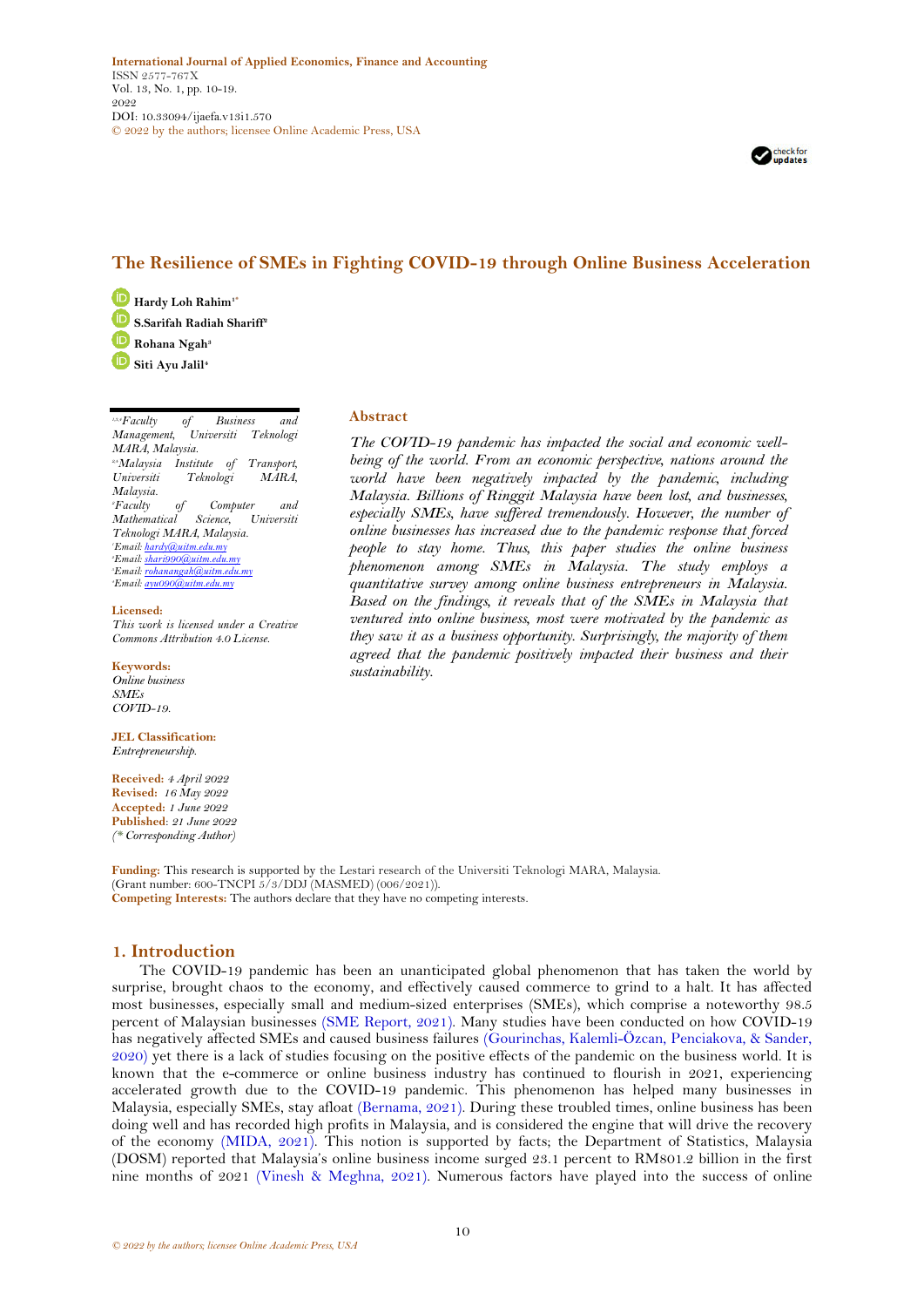businesses during the pandemic. One is the fact that the middle class in the country, which has the highest percentage (88%) of digital natives in Southeast Asia, spends close to nine hours online each day and plays a key role in driving the growth of Malaysia's online business sector [\(DOSM, 2021\)](#page-8-2). The significance of online business in assisting the faltering economy and the convenience it provides people by allowing essentials to be purchased during lockdown cannot be denied [\(Vinesh & Meghna, 2021\)](#page-9-2). Acknowledging the importance of online business, the government of Malaysia has been offering considerable support by encouraging SMEs to pursue online business. Various grants and other forms of assistance have been introduced. Therefore, this paper aims to investigate the phenomenon of the surge in online business and how it offers solutions to address the business difficulties faced during the COVID-19 pandemic in Malaysia.

## **2. Literature Review**

## *2.1. COVID-19 and its Impact on Business in Malaysia*

The COVID-19 pandemic has been one of the most significant transmissible disease outbreaks to hit Malaysia in history. Malaysia was hit by several waves, and the later waves had bigger impacts than the earlier ones. The government of Malaysia took extreme measures, such as a Movement Control Order (MCO) lasting as long as two months, to contain the epidemic; these measures had a severe economic impact. During the MCO period, Malaysia lost RM2.4 billion a day, amounting to an accumulated loss of RM63 billion over the 2 months of MCO [\(Hashim, Adman, Hashim, Radi, & Kwan, 2021\)](#page-8-3).

The severity of the impact of COVID-19 on Malaysian business has been unforeseen. Falling demand, supply chain disruptions, weak financial activities, and troubled travel and tourism and employment sectors have led to a weak economy. A study by [Keshavarzi et al. \(2021\)](#page-9-3) reported that nearly one-third of Malaysian firms were significantly affected by the COVID-19 pandemic. In terms of severity, 42 percent of firms reported a small impact with some difficulties in business operations but overall stability, 32 percent were severely impacted and were hardly able to maintain operations. Surprisingly, 6 percent said they had no significant difficulties while 5.3 percent noted that the pandemic had provided them with new development opportunities. Theoretically, in most cases, an industry's decline will have "spillover effects" on related small-scale businesses; for instance, low consumer demand to dine in because of MCO restrictions caused seafood restaurant closures, resulting in a 50 to 70 percent drop in seafood prices due to oversupply. The worst-case scenario here is that fishermen end up losing their income. The Malaysian Investment Development Authority (MIDA) reported that 33 percent of jobs were lost in this sector, and sadly these individuals are in low-income (B40) groups.

According to the DOSM, in their 2020 survey on the impact of COVID-19 on businesses, three key challenges or issues were identified: employees' pay, a lack of customers, and rental payments. It was reported that the issue of employees' pay dominated primarily in Private Limited Companies, whereas lack of customers and problems with rental payments were associated with Sole Proprietorship and Partnership firms, respectively. Their respondents consisted of 43.4 percent micro-sized firms and 40.4 percent small-sized companies, while medium- and large-sized companies represented only 9.1 and 7.2 percent, respectively. On the other hand, the Bumiputra companies participated the most, about 52 percent. The findings of the DOSM were supported by the study carried out by the World Bank Group in Malaysia. Their findings stated that the nationwide MCO and the subsequent easing of restrictions under a Conditional Movement Control Order (CMCO) and Recovery Movement Control Order (RMCO) clearly impacted business operations and sales in Malaysia. It further described how large-share firms had operated partially, at about 49 percent, during the MCO period. However, the post-MCO period saw businesses reopen, with more than 90 percent either fully or partially open. Nevertheless, they discovered that small firms and firms situated in East Malaysia were significantly more likely to remain closed. On another note, Malaysian firms seem to be recovering faster than their regional and global counterparts. Revenues earned in October were 7.5 percent lower on average than in the previous year, of which the worst impact was on smaller firms in the services sector.

Similarly, liquidity or cash flow is the crucial problem as stated earlier; the study found that a median firm has only 2 months of cash flow available, while 60 percent of firms are either already in arrears or at risk of falling into arrears within the next 6 months. Two main reasons for the issue were firms' unwillingness to borrow, for fear of repayment risks, and the fact that sellers were less willing to grant suppliers credit. Therefore, having a low level of liquidity means that direct support is much needed; in such a situation, extending payment deferrals could help firms survive. DOSM reported that 83.1 percent of firms required financial assistance or even subsidies from the government. Further aid was given in the form of company tax reductions or any other related taxes up to 67 percent. About 39.1 percent of businesses also requested deferment of loan repayments, and 30.6 percent requested that the government amend policies and related laws. On the subject of implementation, the top priorities were to expedite approvals and disbursements of *PRIHATIN/PENJANA* loans or grants. From a policy perspective, improving the Standard Operating Procedure (SOP) regulations and instructions for business operations during the various phases of movement restrictions was crucial.

The situation was so severe, especially for SMEs, that the government announced that RM 250 billion PRIHATIN Package assistance would be introduced to support micro, small, and medium-sized enterprises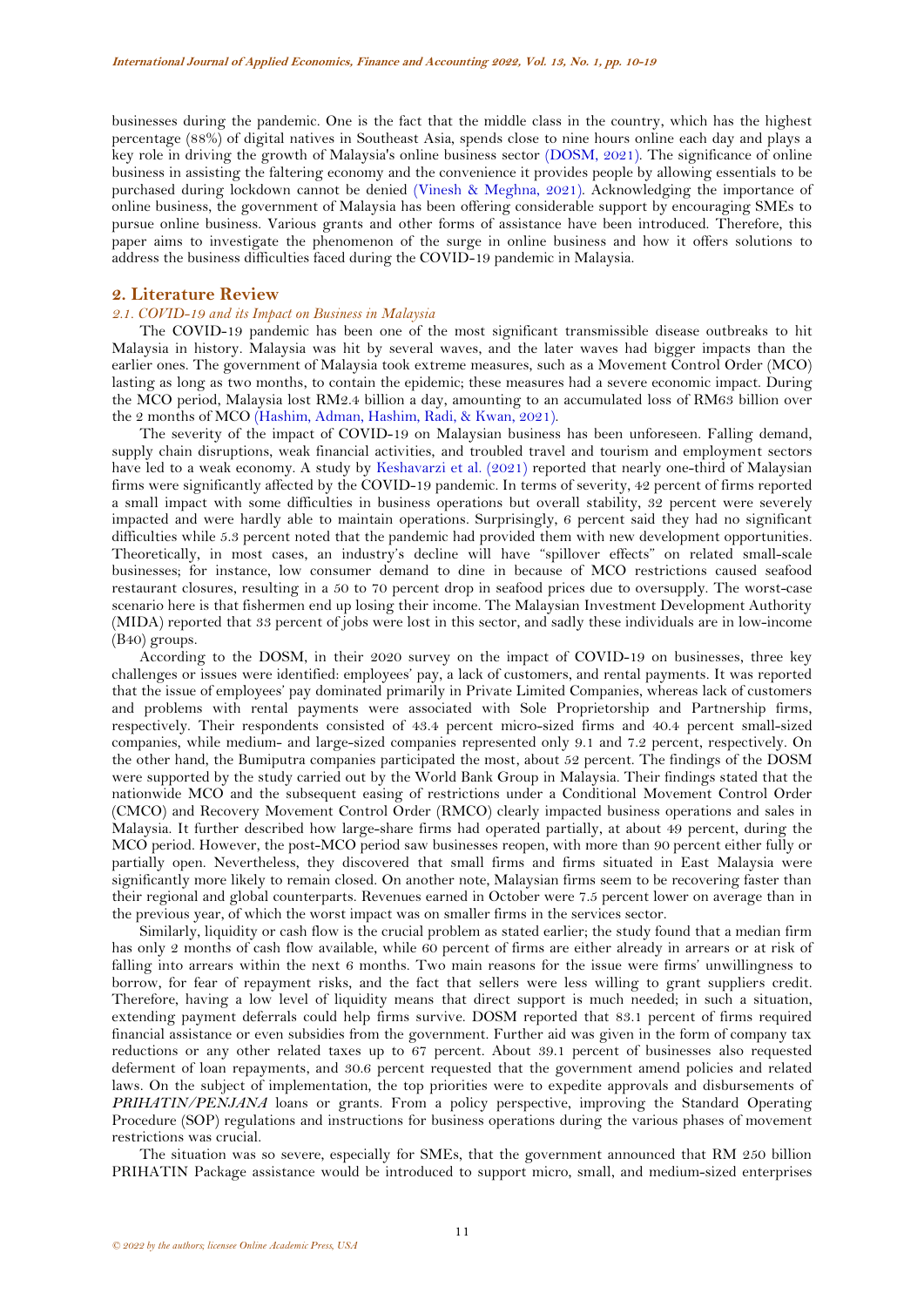struggling to retain their employees [\(Shah et al., 2020\)](#page-9-4). Furthermore, RM 40 million was allocated to SMEs in the food production and agriculture sectors, while grants of RM 1000 were given to 10,000 e-commerce entrepreneurs, and an allocation of RM 20 million was given to the Malaysian Digital Economy Corporation to transform rural internet centers (Pusat Internet Desa) into e-commerce hubs [\(Shah et al., 2020\)](#page-9-4).

#### *2.2. Small and Medium Enterprises in Malaysia*

SMEs, also known as micro, small and medium enterprises, are the pillar of the national economy in Malaysia and account for 48 percent of national employment, 38.2 percent of overall GDP, and about 13.5 percent of the nation's overall exports. They constitute 97.4% of all businesses, with 1,226,494 SMEs in 2021. Micro-enterprises dominate the total number, with 78.6% or 964,495 firms across all sectors. Small and medium-sized enterprises constitute 19.8% (242,540 firms) and 1.6% (19,459 firms), respectively [\(SME Report,](#page-9-0)  [2021\)](#page-9-0). SMEs can be divided into two sectors: manufacturing and services and other sectors. The two criteria of sales turnover and number of full-time employees are used to define SMEs. The services and other sectors account for 62.1 percent of businesses, while the manufacturing sector accounts for 20.70 percent [\(Kuriakose &](#page-9-5)  [Tiew, 2022\)](#page-9-5)[. Table 1](#page-2-0) presents the definition of SMEs in Malaysia.

<span id="page-2-0"></span>

| Table 1. Definition of SMEs in Malaysia. |                                                                                             |                                                                                                        |                                                                                                          |
|------------------------------------------|---------------------------------------------------------------------------------------------|--------------------------------------------------------------------------------------------------------|----------------------------------------------------------------------------------------------------------|
| <b>Size</b>                              | Micro-Enterprise   Small Enterprise                                                         |                                                                                                        | <b>Medium Enterprise</b>                                                                                 |
| Manufacturing                            | Sales turnover of Sales<br>than<br>less<br>employees of less $\vert$ from 5 to 75<br>than 5 | from<br>turnover<br>RM300,000 to RM15<br>RM300,000 OR million OR employees                             | from<br>Sales turnover<br>RM 15<br>million<br>to<br>RM50<br>million<br>OR<br>employees from 75 to<br>200 |
| Services and Other Sectors               |                                                                                             | Sales<br>from<br>turnover<br>RM300,000 to RM15   RM3 million to RM20<br>million OR<br>from $5$ to $30$ | from<br>Sales turnover<br>employees   million OR employees<br>from $30$ to $75$                          |

**Source:** [SME Report \(2021\).](#page-9-0)

SMEs face various issues, obstacles, and challenges that affect their performance [\(Mohamad, Mustapa, &](#page-9-6)  [Razak, 2021\)](#page-9-6). They are also struggling to remain competitive despite multiple incentives and forms of assistance provided by the government. However, the situation is similar in other countries as SMEs need to be resilient, innovative, and competitive, especially in the aftermath of the COVID-19 pandemic. In Malaysia, the government has taken several measures to support affected SMEs by providing additional assistance, such as financial and other support, to keep SMEs in operation, thus reducing the rate of unemployment. The pandemic has forced businesses to adapt and adopt digital tools to operate in the current environment [\(Kuriakose & Tiew, 2022\)](#page-9-5). SMEs must be prepared to upgrade their knowledge, skills, and capabilities to adhere to new regulations and business norms. Because of the pandemic, SMEs were forced to invest in digital technologies and innovation [\(SME Report, 2021\)](#page-9-0); hopefully, this will assist SMEs in increasing their productivity and performance.

SMEs must adapt to the current trends, and e-commerce is a lifeline to survive in a competitive environment [\(Hsien, 2020\)](#page-8-4). Therefore, SMEs must utilize e-commerce. Furthermore, it is feasible and impactful to increase SMEs' performance through branding, marketing, and networking [\(Jahanshahi, Zhang,](#page-9-7)  [& Brem, 2013\)](#page-9-7).

#### *2.3. Online Businesses in Malaysia*

Online business got off to a slow start in Malaysia; however, there is a growing trend, especially in 2019, when the revenue for e-commerce platforms was USD3.7 billion, with more than 20 million users. There were various calls from the ministries for Malaysians to take up e-commerce as it is progressively contributing to the country's GDP. At the same time, the participation and performance of Bumiputera entrepreneurs were alarming due to the challenges they face of a lack of access to financial assistance and a lack of knowledge to conduct market studies [\(Rahim, Kadir, Osman, Rosly, & Bakri, 2019\)](#page-9-8). Despite the high potential growth of retail e-commerce and the continued interest in online shopping in Malaysia, there was also a continuing lack of understanding about the characteristics of online shoppers in Malaysia and how this would affect consumer marketing. Today, online shopping has become a dominant alternative shopping method that is difficult for conventional retailing to compete with. However, this method can be considered risky by those who have never done any online shopping before [\(Naseri, 2021\)](#page-9-9). The study by [MCMC \(2018\)](#page-9-10) also reported that only 48.8% of Malaysian consumers engaged in online shopping. This statement was supported by the Malaysian Communications and Multimedia Commission (MCMC), which found that 79.9% preferred to go to a physical store rather than shopping online. A study on young consumers that used Structural Equation Modeling Partial Least Squares (SEM-PLS) version 3.0 found that consumer risk perception of functional risk influenced their intent to purchase products and services while internet shopping [\(Hashim. et al., 2019\)](#page-8-5).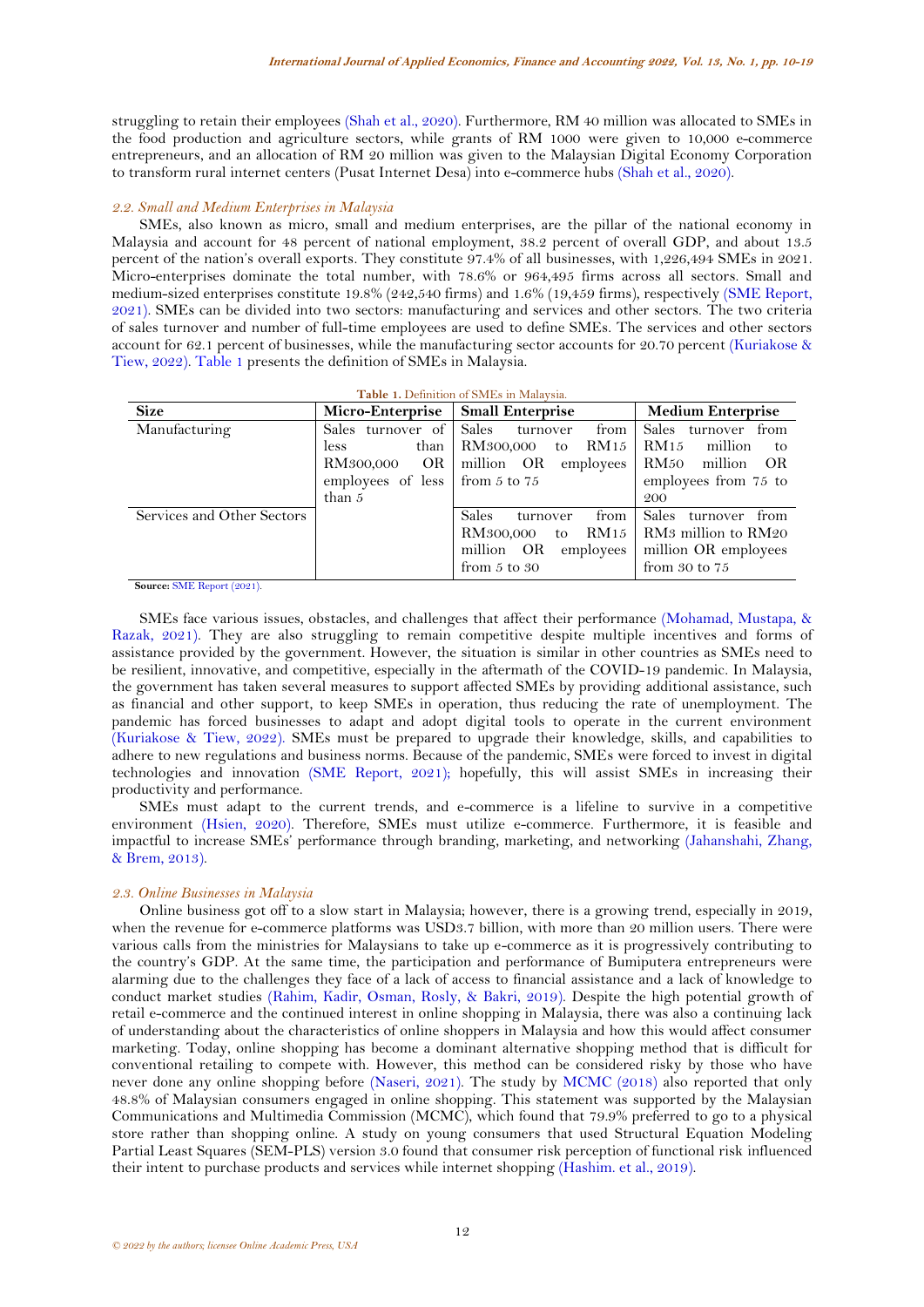An interesting phenomenon can be seen in Malaysia, where, due to the COVID-19 pandemic, online businesses experienced rapid growth, demonstrated by an increase of 28.9 percent in trading activities [\(Shaharuddin, 2021\)](#page-9-11). This is because the pandemic shifted consumers to online stores to purchase products/services. The pandemic significantly accelerated the adoption of e-commerce worldwide, and the shift towards a more digital world triggered changes in online shopping behaviors that are likely to be longlasting [\(UNCTAD, 2020\)](#page-9-12). Online shopping experienced what could be described as a period of flourishing with the growth and associated benefits of online business. In Malaysia, online purchasing is gaining popularity among consumers. The convenience offered by websites in terms of practicality as well as reduced requirements of time and energy has strengthened buyers' intentions to make online purchases [\(Ratih, Ana,](#page-9-13)  [Asnul, & Thospon, 2020\)](#page-9-13).

According to [Abeam Consulting \(2020\)](#page-8-6), some retail businesses that handle food and daily necessities tried to induce customers to use electronic commerce by allowing them to place online orders for in-store pick-up. In a recent live poll conducted during a webinar for the retail sector, 70% of respondents shared that they were prioritizing online sales to improve their sales results in the immediate term [\(Naseri, 2021\)](#page-9-9). Because COVID-19 is a deadly virus that has already taken the lives of many, the country's economic growth has slowed down, shaking up all types of business, including e-commerce, on a massive scale. Major retailers, including SMEs and online businesses, struggled with the situation due to low footfall. They were severely affected as many online businesses rely on China for up to half of their merchandise. A study found that when there was a lockdown in a country, all import-export activities were halted, affecting businesses at large [\(Hasanat et al.,](#page-8-7)  [2020\)](#page-8-7).

To successfully adapt to the digital economy, SMEs have had to change and revisit their business models to ensure that they stay relevant by having suitable business strategies to support business transformation. Looking at online business adoption in Malaysia, back in 2015, Malaysia only recorded 5% of online business despite an internet penetration of almost 70 percent [\(Handley, 2016\)](#page-8-8). However, the nation's e-commerce industry and online business have continued to grow steadily over the years, particularly once fuelled by the COVID-19 pandemic. In 2020, online business revenue in Malaysia reached a total of \$4 billion with 37% growth, and it is expected to reach \$12.6 billion by 2024 [\(International Trade Administration, 2021\)](#page-9-14). Malaysia is now an attractive market for online business in Southeast Asia due to its strong and dynamic economy and developed infrastructure for digital technologies. The nation's GDP will increase with the promising development of online SME businesses in Malaysia. The MCO that was implemented boosted online businesses in Malaysia, as it forced SMEs to adapt and become more resilient, brave, and creative to survive in the current business atmosphere. Many SMEs have taken their businesses online to increase their sales revenue and spur business growth.

#### *2.4. Business Resilience*

In the business literature, resilience has mainly been associated with the ability of a business to respond effectively to natural and man-made disasters [\(Abdo & Edgar, 2021;](#page-8-9) [Abubakar, Khalifa, Elbasset, & Alkharusi,](#page-8-10)  [2022;](#page-8-10) [Dahles & Susilowati, 2015;](#page-8-11) [Iborra, Safón, & Dolz, 2020;](#page-8-12) [Ortiz-De-Mandojana & Bansal, 2016\)](#page-9-15) by making changes and improvements to enable the business to survive in harsh conditions [\(Korber & McNaughton,](#page-9-16)  [2018\)](#page-9-16). However, in their study, [Hadjielias, Christofi, and Tarba \(2022\)](#page-8-13) identified business agility as an important feature of SMEs' business resilience in the face of the COVID-19 pandemic. Business agility is considered a firm's ability to promptly seize new opportunities and implement planned ideas for future development. A study by [Saidi and Saidi \(2021\)](#page-9-17) found that business owners' efficiency and ability to take instant action illustrated efficient transformational leadership, for example, switching the business model from offline to online mode shaped business resilience during this challenging period. Therefore, it is deemed critical for SMEs to have business resilience and the technical ability to switch to online business as this has played a vital role during the COVID-19 pandemic.

#### **3. Research Methodology**

A quantitative approach using the survey technique of a standardized questionnaire was chosen for this study. This was chosen because a survey enables the researcher to get a snapshot of the respondents' views with respect to the social phenomenon under study [\(Sekaran, 2003\)](#page-9-18).

#### *3.1. Population and Sample Size*

The respondents for this study were SME owners in Malaysia that perform online business. It was deemed suitable to opt to use the single respondent approach as the owner of the enterprise is the key person and best able to represent the enterprise. After extensive exploration and investigation, it was concluded that there is no formal and complete data source for Malaysia's online businesses. Therefore, this study has chosen the data source of the Malaysian Internet Entrepreneurs Association (PUIM) as the population. The association has around 25,000 members, and a sample size of at least 378 was sufficient, as suggested by [Krejcie and Morgan \(1970\)](#page-9-19).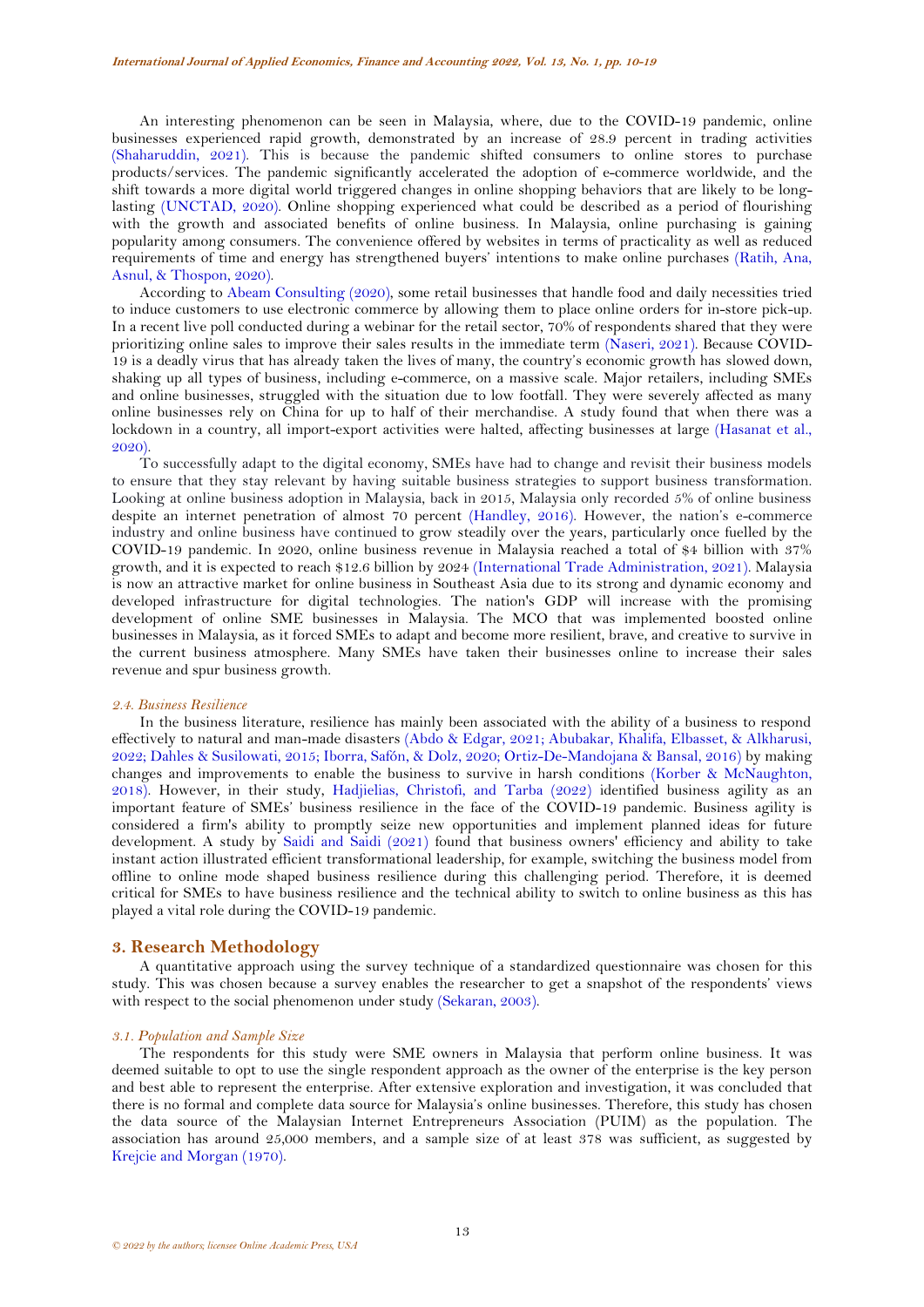#### *3.2. Sampling Technique*

Extensive deliberation led to the selection of the best sampling technique for this study, particularly regarding whether to employ non-probability or probability sampling. Initially, the probability sampling technique was favored as it would ensure the population had equal chances of being chosen; however, after considering the aspects of this study, it was deemed unsuitable as most online business owners can be considered unresponsive due to the commitments of their business. Therefore, a convenience sampling technique was chosen for this study as it was more likely to provide enough samples for the analysis.

#### *3.3. Instrument and Data Collection*

The questionnaire was adapted from [Rahim et al. \(2019\)](#page-9-8) and was revised to suit the needs of this study. The questionnaire is divided into 3 sections, namely Section A (entrepreneur profile), Section B (business information before and after COVID-19), and Section C (online business during COVID-19). An online survey using Google Forms was distributed to the population through the assistance of PUIM, and a total of 720 valid responses were received.

# **4. Findings and Discussion**

#### *4.1. Descriptive Analysis*

In Section A, respondents' personal information, including their age, gender, education, and information about their business, was successfully collected from 720 entrepreneurs. A descriptive analysis of the collected data is shown in [Table 2.](#page-4-0)

<span id="page-4-0"></span>

| Table 2. Respondents' profile. |                |              |  |  |
|--------------------------------|----------------|--------------|--|--|
|                                | Percentage (%) | Sample $(n)$ |  |  |
| Age group                      |                |              |  |  |
| $<$ 25 years old               | 77.50%         | 558          |  |  |
| $\geq 25$ years old            | 22.50%         | 162          |  |  |
| Gender                         |                |              |  |  |
| Male                           | 23.61%         | 170          |  |  |
| Female                         | 76.39%         | 550          |  |  |
| Education                      |                |              |  |  |
| High School                    | 8.61%          | 62           |  |  |
| Diploma                        | 23.89%         | 172          |  |  |
| Degree                         | 65.83%         | 474          |  |  |
| Other                          | 1.67%          | 12           |  |  |
| <b>Business Status</b>         |                |              |  |  |
| Sole proprietorships           | 57.78%         | 416          |  |  |
| Partnership                    | 11.94%         | 86           |  |  |
| Limited Liability Partnership  | 1.94%          | 14           |  |  |
| Private Limited Company        | 17.78%         | 128          |  |  |
| Others                         | 8.89%          | 63           |  |  |
| No status                      | 1.67%          | 12           |  |  |

As [Table 2](#page-4-0) shows, the survey was mostly answered by individuals aged 25 years old and below (77.5%); 22.5% of the respondents were above 25 years old. The majority of the respondents were female (76.39%); male respondents accounted for 23.61% of the sample. Moreover, the highest education level of most respondents was a university degree, with 65.83%, followed by a diploma and completed high school, with 23.89% and 8.61%, respectively. Only 1.67% of respondents had another education level, such as STPM or SKM Level 3. Besides that, 57.94% of the respondents' businesses were sole proprietorships, 17.83% were private companies, and 11.98% were partnerships. Only 1.95% and 8.94% had a limited liability partnership or other types of business status. There were also about 1.67% who did not declare any business status.

Based on [Figure](#page-5-0) 1, the business sector with the highest percentage of enterprises was retail with 27.78%, followed by 19.72% of the category "Others," which included handicrafts, food & beverage, fashion, oil & gas, and cosmetic products. 18.06% of the respondents ran a manufacturing business that uses components, parts, or raw materials to produce finished goods. There were also business owners who ran personal services (10.00%) while 10.28% were service providers. The construction category was represented by only 0.56% of respondents. 1.39% and 1.94% of the total number of respondents represented the agriculture and transportation/communications business sectors. Only 1.11% declared they had no business sector.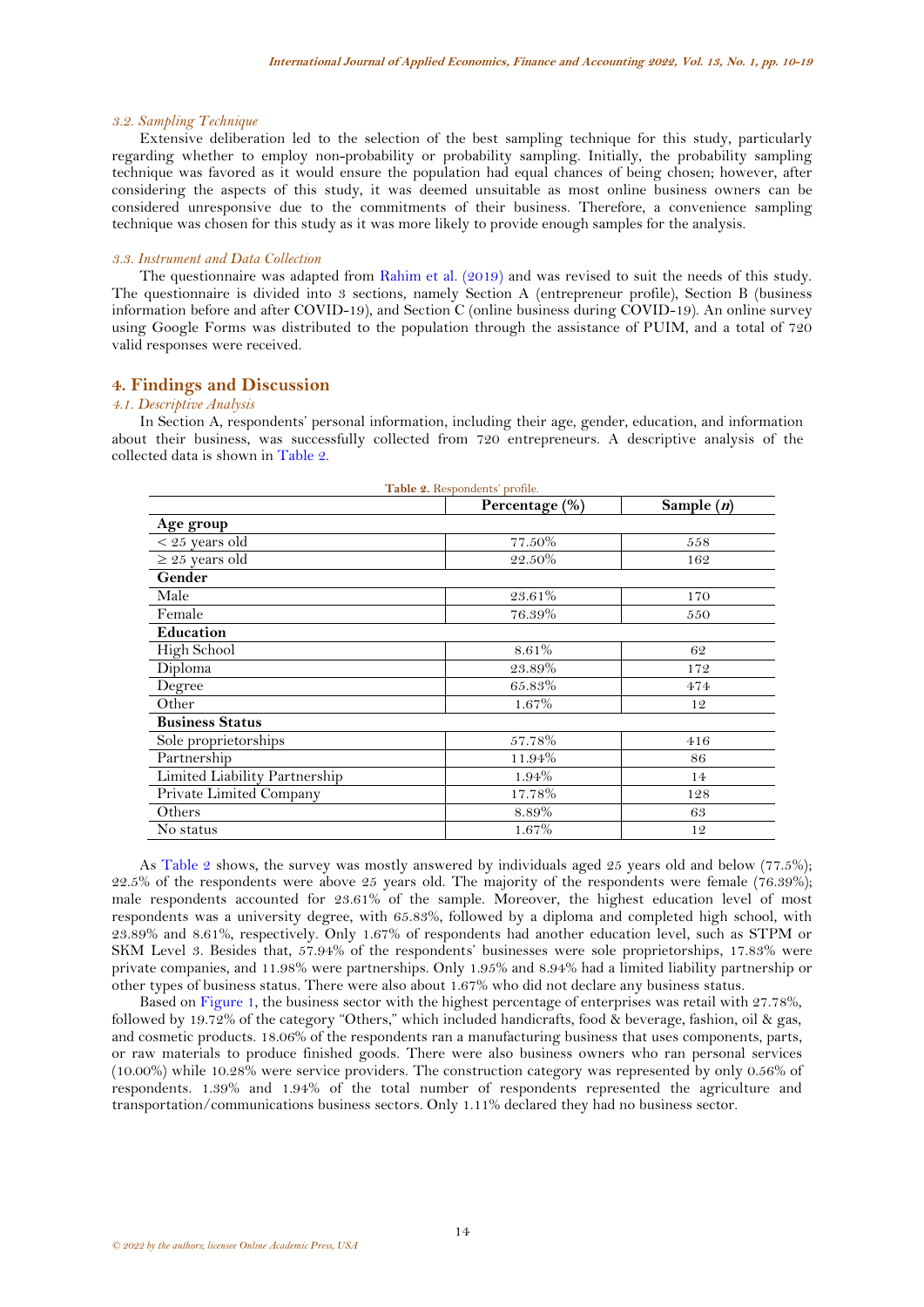

# Respondents business sector



<span id="page-5-1"></span><span id="page-5-0"></span>

| <b>Table 3.</b> Comparison of year of business registration and the start of online business. |                              |                                 |  |  |
|-----------------------------------------------------------------------------------------------|------------------------------|---------------------------------|--|--|
| Category                                                                                      | <b>Business registration</b> | <b>Start of online business</b> |  |  |
| Year                                                                                          |                              |                                 |  |  |
| 2022                                                                                          | $0.28\%$                     | $0.28\%$                        |  |  |
| 2021                                                                                          | 28.61%                       | 37.22%                          |  |  |
| 2020                                                                                          | 35.28%                       | 38.61%                          |  |  |
| 2019                                                                                          | 13.61%                       | 10.83%                          |  |  |
| 2018                                                                                          | 11.11%                       | 6.94%                           |  |  |
| 2017                                                                                          | $3.61\%$                     | $2.5\%$                         |  |  |
| 2016                                                                                          | 1.39%                        | $0.83\%$                        |  |  |

Based on the information in [Table 3,](#page-5-1) most of the respondents registered their business in the year 2020 (35.28%), the first year of the pandemic, followed by the year 2021, with 28.61%. The result suggests that the pandemic increased the number of start-ups. Another interesting trend is that before the pandemic, enterprises were quite slow to adopt online business but this increased drastically after the start of the pandemic in 2020.

|  |  |  |  |  |  | Table 4. Comparison of business information pre- and post-COVID-19. |  |
|--|--|--|--|--|--|---------------------------------------------------------------------|--|
|--|--|--|--|--|--|---------------------------------------------------------------------|--|

<span id="page-5-2"></span>

| Category                               | <b>Before COVID-19</b> | During COVID-19 |
|----------------------------------------|------------------------|-----------------|
| Number of permanent employees          |                        |                 |
| Less than 5 employees                  | 80.70%                 | 91.11%          |
| Between 5 and less than 75 employees   | 17.11%                 | 6.94%           |
| Between 75 and less than 200 employees | 2.19%                  | 1.94%           |
| Annual sales volume                    |                        |                 |
| Less than RM300,000                    | 86.73%                 | 92.22%          |
| RM300,000 to RM15 million              | 12.39%                 | 7.22%           |
| RM15 million to RM50 million           | $0.88\%$               | $0.56\%$        |
| Key market segments                    |                        |                 |
| Local: Open market                     | 96.15%                 | 96.37%          |
| Local: Government contracts            | $1.71\%$               | $1.12\%$        |
| Local: Subcontract                     | 1.71%                  | 1.12%           |
| Export market                          | 0.43%                  | 1.40%           |

[Table 4](#page-5-2) displays the comparison of business information before and after the outbreak of COVID-19. The result shows an increase of 10.41% for enterprises with less than 5 employees, while there is a decreasing trend for enterprises with more than 5 employees. For annual sales, the result shows an increase in enterprises with sales of less than RM300,000. However, for annual sales of RM300,000 to RM15million and RM15million to RM50 million, there is a decreasing trend. The local open market segment remains the highest contributor to the key market segment, with a small increase during COVID-19, and the remaining respondents focus on the local government contracts, local subcontract, and export markets, with a decreasing trend. The results show that there is an increasing performance trend for small enterprises but a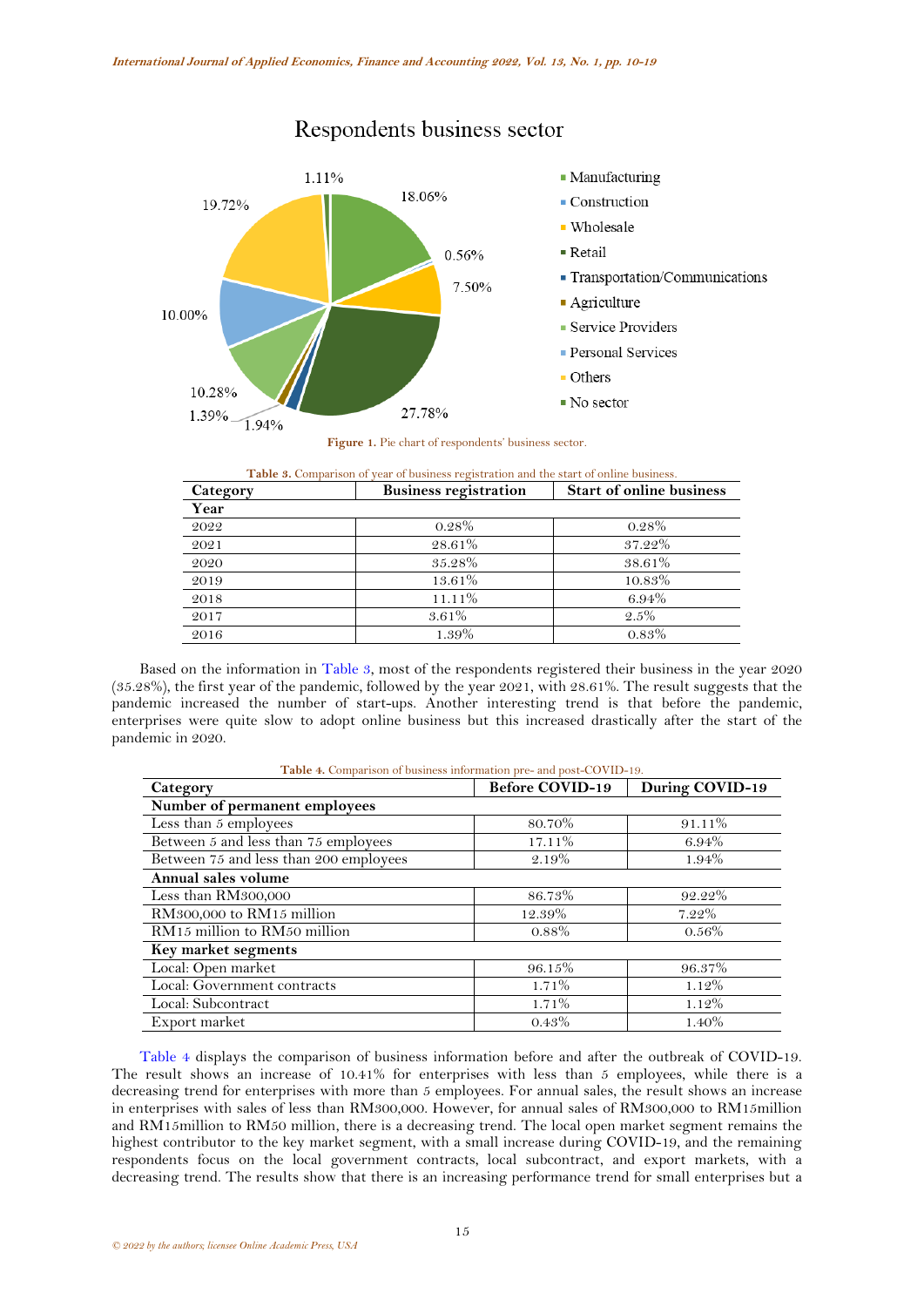

decreasing performance trend for medium enterprises. This may be because, during the pandemic, survival was essential, and enterprises needed to be lean and cost-effective.

**Figure 2.** Multi-level pie chart of product/services offered.

<span id="page-6-0"></span>[Figure 2](#page-6-0) illustrates information on the product or service offered by the enterprises during the pandemic. Only 16% of the entrepreneurs offered services (rather than products) during the pandemic. 7% of the services were produced by another party, and 9% were self-produced services. Furthermore, 84% of the respondents sold physical products, and 33% of them sold self-produced products. Meanwhile, approximately 51% sold products produced by another party. The enterprises focused more on tangible products than on services due to the human interaction restrictions during the pandemic.



**Figure 3.** Online platform used by enterprises during COVID-19.

<span id="page-6-1"></span>[Figure](#page-6-1) 3 represents the bar chart of social media platforms respondents used to market and promote their products/services during the COVID-19 pandemic. The most-used online platform was Twitter with 25.9%, followed by Instagram (25.9%) and Facebook (22.1%). Concerning the e-commerce platforms, Shopee was the preferred choice with 13.2%, while Lazada was used by only 2.2%. Self-owned websites and thirdparty websites accounted for 3.4% and 2.2%, respectively. Other online platforms used were TikTok (2.2%), Carousell  $(0.3\%)$ , e-mail  $(0.1\%)$ , and WhatsApp  $(2.4\%)$ .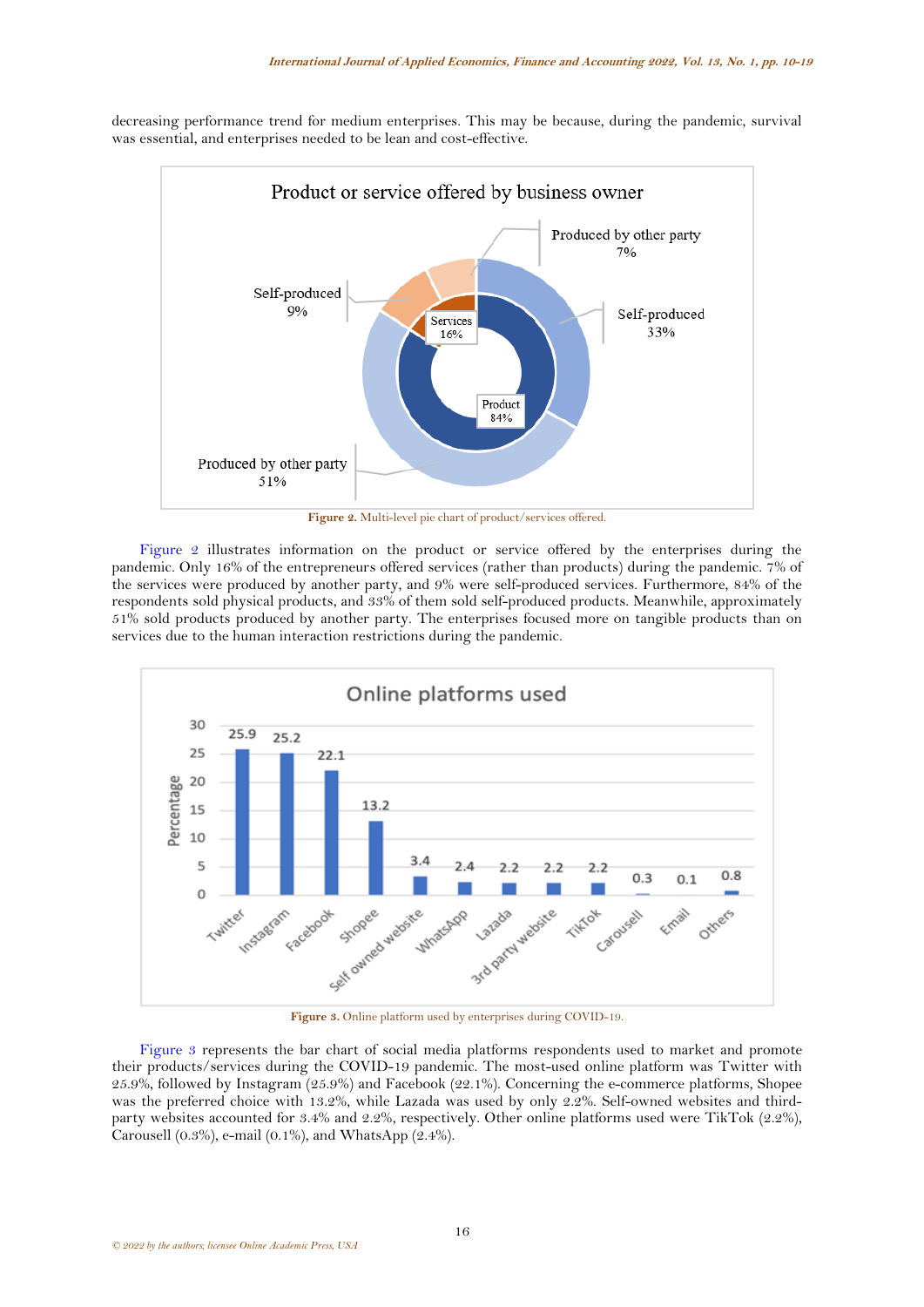

**Figure 4.** Percentage of respondents running their business online before or after the pandemic.

<span id="page-7-0"></span>[Figure 4](#page-7-0) illustrates the timing of when respondents started their online business. 63.89% of respondents started running their business online during the COVID-19 pandemic; meanwhile, 36.11% had started their online business before the pandemic.

For the following section, the researchers wanted to better understand the phenomenon of starting an online business during the pandemic; thus, only eligible respondents that fell into this category answered this section (63.89%,  $n = 460$ ).

<span id="page-7-1"></span>

| Category                                           | Percentage (%) |
|----------------------------------------------------|----------------|
| Reason for starting an online business             |                |
| Jobless                                            | 2.64%          |
| Physical business sales are decreasing             | 16.30%         |
| Seeing income-generating opportunities             | 81.06%         |
| <b>Business model</b>                              |                |
| Online only                                        | 56.14%         |
| Online and physical                                | 43.86%         |
| Business sales during the COVID-19 pandemic        |                |
| Decrease                                           | 21.49%         |
| No change                                          | 32.89%         |
| Increase                                           | 45.61%         |
| Number of employees during the COVID-19 pandemic   |                |
| Decrease                                           | 18.58%         |
| No change                                          | 75.22%         |
| Increase                                           | 6.19%          |
| Business's ability to pay suppliers                |                |
| Decrease                                           | 21.78%         |
| No change                                          | $53.33\%$      |
| Increase                                           | 24.89%         |
| Stability status of business                       |                |
| Almost closed                                      | 19.91%         |
| Still surviving and operating                      | 80.09%         |
| Impact of COVID-19 pandemic on business as a whole |                |
| Negatively affected                                | 33.92%         |
| Positively affected                                | 66.08%         |

**Table 5.** Respondent's information on online business during the pandemic.

The economic downturn during the COVID-19 pandemic caused almost all businesses, including SMEs, in Malaysia to struggle. [Table 5](#page-7-1) displays the respondents' feedback on their business conditions during the pandemic. The responses show that most of the respondents saw online business as an income-generating opportunity (81.06%), and 16.30% of them saw their physical business sales decreasing so they took the opportunity to market their business online. Only 2.64% started online businesses because they were jobless.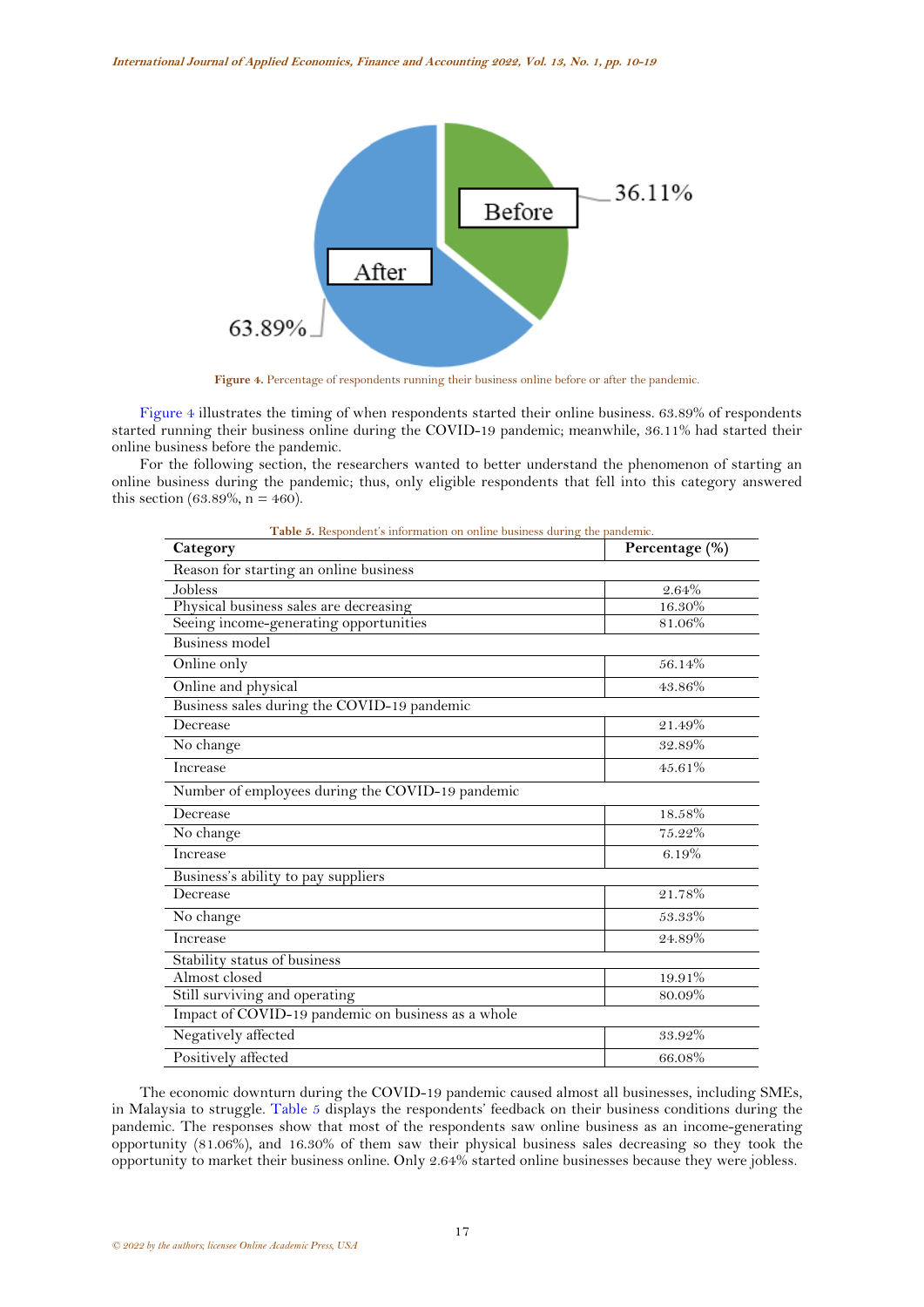Next, this research found that 56.14% of respondents run their business online only, and the other 43.86% manage their business both online and physically. Most of the respondents found that their business sales increased (45.61%) during the COVID-19 pandemic, while 32.89% and 21.49% claimed their sales stayed the same and decreased, respectively. Concerning their number of employees, 75.22% of business owners had no change in the number of employees while 18.58% had to dismiss some employees during the pandemic. Only some of them hired new employees (6.19%).

Furthermore, 53.33% of the business owners saw no difference in their ability to pay their suppliers as they were able to make their payments as usual. However, 21.78% of the respondents developed difficulties in paying their suppliers, and, in contrast, 24.89% improved this ability. Fortunately, most of the businesses were still surviving and operating (80.09%) while the other 19.91% were nearly forced to close due to the challenges of online business during the pandemic. Lastly, 66.08% found that their online business was positively affected by COVID-19 while 33.92% found the contrary.

## **5. Conclusion**

It is apparent that during the COVID-19 pandemic, enterprises, especially SMEs, faced difficulties. Many researchers have studied the negative effects of COVID-19 on businesses, and it was forecasted that COVID-19 would seriously disrupt the economy, causing a huge number of SMEs to fall into bankruptcy [\(Kalemli-](#page-9-20)[Ozcan, Gourinchas, Penciakova, & Sander, 2020\)](#page-9-20). However, there are two sides to the coin. This study has proved that amidst the undesirable consequences of COVID-19, there have also been some positives. The pandemic has increased the number of businesses registered and accelerated the adoption of online business among SMEs. Favorable outcomes can be seen as well, as a majority of the respondents reported that they were positively impacted and had increased their sales. It is, therefore, not surprising that more than 80% of them have found themselves able to maintain their business. The survival instinct of the entrepreneurs has enabled them to adapt and take advantage of the dire situation of the pandemic, turning it into an opportunity by venturing into online business. The results of this study contribute to the literature gap associated with the positive effects of COVID-19 on businesses in Malaysia, where it has accelerated the shift to online business as a way for business owners to survive during the pandemic. Further research should be conducted into the positive effects of the pandemic on businesses.

#### **References**

- <span id="page-8-9"></span>Abdo, S., & Edgar, D. (2021). Facing the challenges of Covid-19 in the Egyptian banking sector: The role of bricoleurs in achieving organizational innovations via learning through improvisation. *Journal of Social Economics Research, 8*(2), 77–95.Available at: https://doi.org/10.18488/journal.35.2021.82.77.95.
- <span id="page-8-6"></span>Abeam Consulting. (2020). The impact of COVID-19 on the retail industry and the next actions to be taken. Retrieved from https:/[/www.abeam.com/my/en/topics/insights/covid19\\_retail.](http://www.abeam.com/my/en/topics/insights/covid19_retail)
- <span id="page-8-10"></span>Abubakar, A., Khalifa, M. M., Elbasset, F. H. A., & Alkharusi, B. (2022). Strategic integration of green innovation, green behavior, and information systems for sustainable business performance & competitiveness. *International Journal of Management and Sustainability, 11*(1), 31–45.Available at: https://doi.org/10.18488/11.v11i1.2951.
- <span id="page-8-1"></span>Bernama. (2021). E-commerce continues to flourish in 2021. Retrieved from https:/[/www.dosm.gov.my/v1/uploads/files/5\\_Gallery/2\\_Media/4\\_Stats%40media/1\\_General%20News/2021](http://www.dosm.gov.my/v1/uploads/files/5_Gallery/2_Media/4_Stats%40media/1_General%20News/2021/12%20Dis/9%20Dis%20-%20General%201%20-%20bernama.pdf) [/12%20Dis/9%20Dis%20-%20General%201%20-%20bernama.pdf.](http://www.dosm.gov.my/v1/uploads/files/5_Gallery/2_Media/4_Stats%40media/1_General%20News/2021/12%20Dis/9%20Dis%20-%20General%201%20-%20bernama.pdf)
- <span id="page-8-11"></span>Dahles, H., & Susilowati, T. P. (2015). Business resilience in times of growth and crisis. *Annals of Tourism Research, 51*, 34- 50.Available at: https://doi.org/10.1016/j.annals.2015.01.002.
- <span id="page-8-2"></span>DOSM. (2021). E-commerce continues to flourish in 2021. Retrieved from https:/[/www.dosm.gov.my/v1/uploads/files/5\\_Gallery/2\\_Media/4\\_Stats%40media/2\\_Media%20Release%20fo](http://www.dosm.gov.my/v1/uploads/files/5_Gallery/2_Media/4_Stats%40media/2_Media%20Release%20for%20Statistical%20Release/2021/12%20Dis/11%20Dis%20-%20Media%201%20-%20The%20star.pdf) [r%20Statistical%20Release/2021/12%20Dis/11%20Dis%20-%20Media%201%20-%20The%20star.pdf.](http://www.dosm.gov.my/v1/uploads/files/5_Gallery/2_Media/4_Stats%40media/2_Media%20Release%20for%20Statistical%20Release/2021/12%20Dis/11%20Dis%20-%20Media%201%20-%20The%20star.pdf)
- <span id="page-8-0"></span>Gourinchas, P. O., Kalemli-Özcan, Ṣ., Penciakova, V., & Sander, N. (2020). Covid-19 and SME failures (No. w27877). *National Bureau of Economic Research*.
- <span id="page-8-13"></span>Hadjielias, E., Christofi, M., & Tarba, S. (2022). Contextualizing small business resilience during the COVID-19 pandemic: Evidence from small business owner-managers. *Small Business Economics*, 1-30.Available https://doi.org/10.1007/s11187-021-00588-0.
- <span id="page-8-8"></span>Handley, H. (2016). An Introduction to e-commerce in Malaysia. ASEAN Briefing. Retrieved from: https:/[/www.aseanbriefing.com/news/an-introduction-to-e-commerce-in-malaysia/.](http://www.aseanbriefing.com/news/an-introduction-to-e-commerce-in-malaysia/)
- <span id="page-8-7"></span>Hasanat, M. W., Hoque, A., Shikha, F. A., Anwar, M., Hamid, A. B. A., & Tat, H. H. (2020). The impact of coronavirus (COVID-19) on e-business in Malaysia. *Asian Journal of Multidisciplinary Studies, 3*(1), 85-90.
- <span id="page-8-3"></span>Hashim, J. H., Adman, M. A., Hashim, Z., Radi, M. F. M., & Kwan, S. C. (2021). COVID-19 epidemic in Malaysia: Epidemic progression, challenges, and response. *Frontiers in Public Health, 9*.Available at: https://doi.org/10.3389/fpubh.2021.560592.
- <span id="page-8-5"></span>Hashim., N., Ramlee, S. I. F., Yusoff, A. M., Nawi, N., Awang, Z., Zainuddin, S. A., & Fatt, B. (2019). Internet shopping: How the consumer purchase behaviour is impacted by risk perception. *TEST Engineering & Management, 59*(6S), 1014-1021.
- <span id="page-8-4"></span>Hsien, L. T. (2020). E-Commerce lifeline for SMEs. New Straits Times. Retrieved from https:/[/www.nst.com.my/opinion/columnists/2020/10/635209/e-commerce-lifeline-smes.](http://www.nst.com.my/opinion/columnists/2020/10/635209/e-commerce-lifeline-smes)
- <span id="page-8-12"></span>Iborra, M., Safón, V., & Dolz, C. (2020). What explains the resilience of SMEs? Ambidexterity capability and strategic consistency. *Long Range Planning, 53*(6), 101947.Available at: https://doi.org/10.1016/j.lrp.2019.101947.